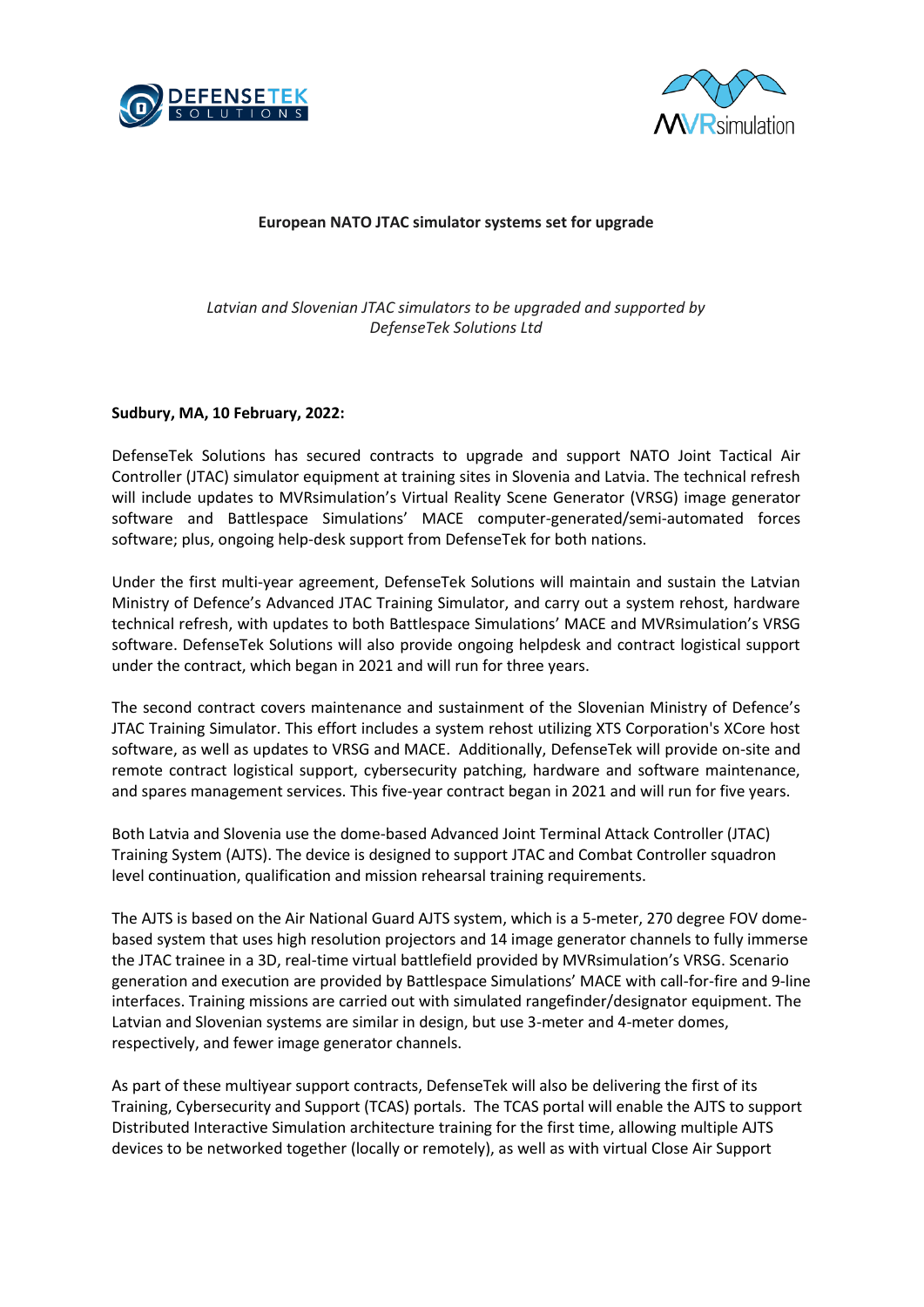



aircraft devices. It will also allow DefenseTek technicians to securely provide remote support, troubleshooting, and cybersecurity patching to the Latvian and Slovenian devices.

The Latvian JTAC training site at the Adazi Military Base renewed seven MVRsimulation VRSG licenses in August 2021. MVRsimulation is also upgrading its 3D terrain of the whole of Latvia using 25cm open-source imagery for the project. This includes compiling the high-resolution imagery into 3D terrain using MVRsimulation's Terrain Tools plugin for ESRI's ArcGIS software and building highfidelity geospecific areas of interest populated with buildings, roads, vegetation and dams of the Ķeguma Hydroelectric Power Station.

The Slovenian Armed Forces Air Ground Operations School (AGOS) at Cerklje ob Krki Airbase renewed seven VRSG licenses and one Terrain Tools license in January 2022.

"We're pleased to have this opportunity to help enable our NATO partners in Eastern Europe to continue training on their JTAC training systems," Chris Johnson, Chief Operating Officer at DefenseTek Solutions, said. "This technical refresh will boost the Latvian and Slovenian Armed Forces' ability to rehearse critical defensive operations at a time when regional geopolitical pressures are building. It will also give them the ability to participate in distributed NATO training, and ensure their JTACs remain fully current and accredited for NATO operations."

AJTS is designed to meet the requirements for unit level JTAC training and is accredited for type 1, 2, and 3 controls for both day and night, and for laser target designation controls with a simulated military laser device by the US Joint Fire Support Executive Steering Committee Memorandum of Agreement, and is also NATO certified for full STANAG 3797 accreditation when used within an approved training curriculum.



*Image: The dome-based Advanced Joint Terminal Attack Controller Training System (AJTS) (DefenseTek image).*